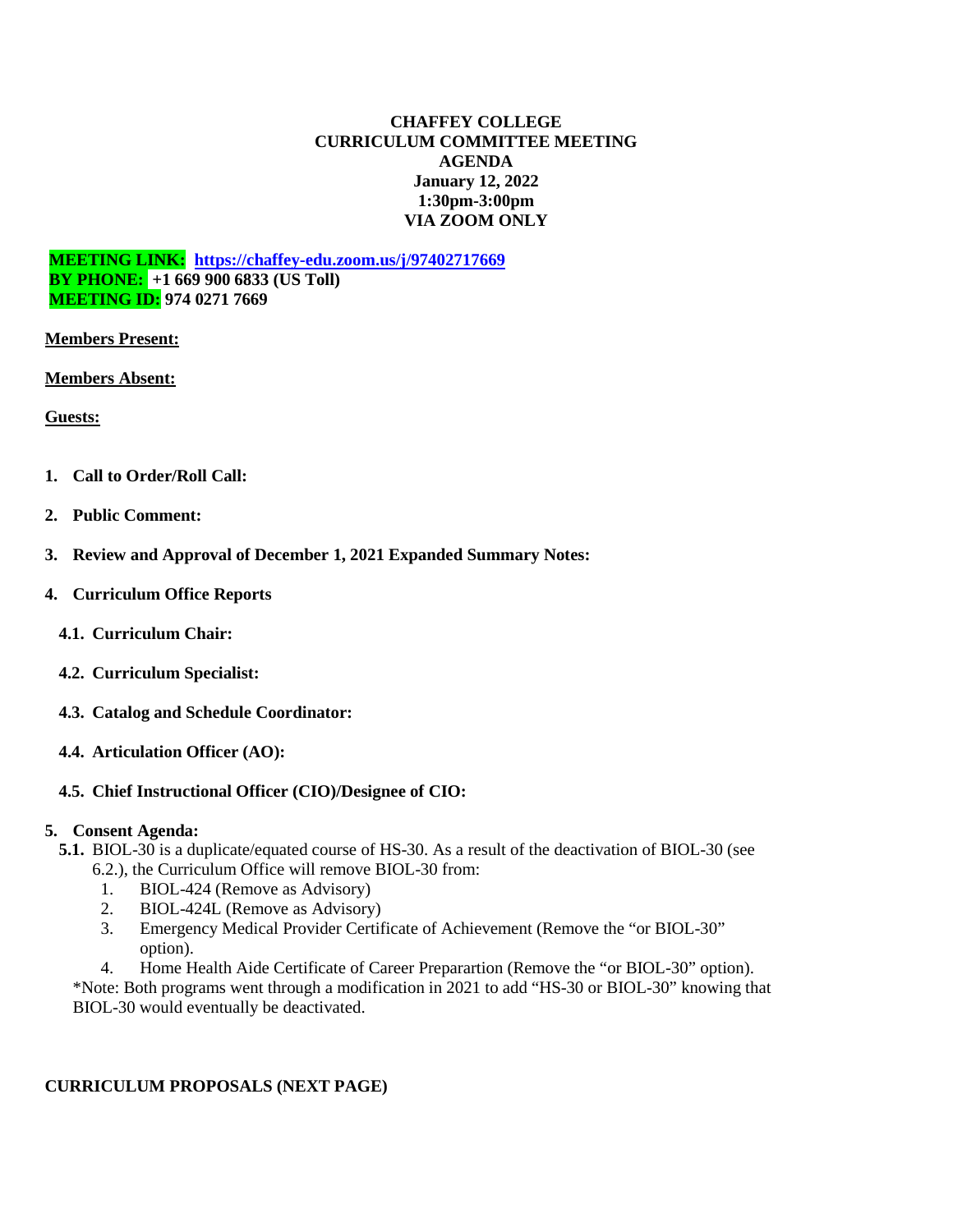### **6. Curriculum Proposals:**

#### **6.1. PACKAGES:**

## **CYBERSECURITY PACKAGE**

#### **New Programs:**

| <b>Cloud Analyst</b>               | Certificate of Achievement | Approval: |
|------------------------------------|----------------------------|-----------|
| <b>Cloud Security Professional</b> | AS (Possible name change   | Approval: |
|                                    | after meeting with faculty |           |
|                                    | takes place)               |           |
| <b>Cloud Solutions Architect</b>   | AS (Possible name change   | Approval: |
|                                    | after meeting with faculty |           |
|                                    | takes place)               |           |

### **MUSIC PACKAGE**

#### **New Courses w/ DE:**

| <b>MUSIC-20</b> | Studio Experience | Approval: | Distance Education      |
|-----------------|-------------------|-----------|-------------------------|
|                 |                   |           | Approval Hybrid/Online: |
| <b>MUSIC-23</b> | Hip-Hop           | Approval: | Distance Education      |
|                 |                   |           | Approval Hybrid/Online: |

#### **Program Modifications:**

| <b>Music</b><br>$\mathcal{L}$ ommercia $'$ | $\overline{1}$ | ″ai.<br>$\sim$ |
|--------------------------------------------|----------------|----------------|
|                                            |                |                |

## **REAL ESTATE PACKAGE**

#### **New Programs:**

| <b>Real Estate Property</b><br><b>Management</b> | AS                         | Approval: |
|--------------------------------------------------|----------------------------|-----------|
| <b>Real Estate Property</b><br><b>Management</b> | Certificate of Achievement | Approval: |

### **6.2. NONPACKAGES**

## **New Courses w/ DE:**

| $HS-20$ | Success in Nursing School and Health | Approval: | Distance Education      |
|---------|--------------------------------------|-----------|-------------------------|
|         | <b>Sciences</b>                      |           | Approval Hybrid/Online: |
|         |                                      |           |                         |

#### **Course Deactivations:**

| <b>BIOL-30</b><br><b>Beginning Medical Terminology</b> | Approval: |
|--------------------------------------------------------|-----------|
|--------------------------------------------------------|-----------|